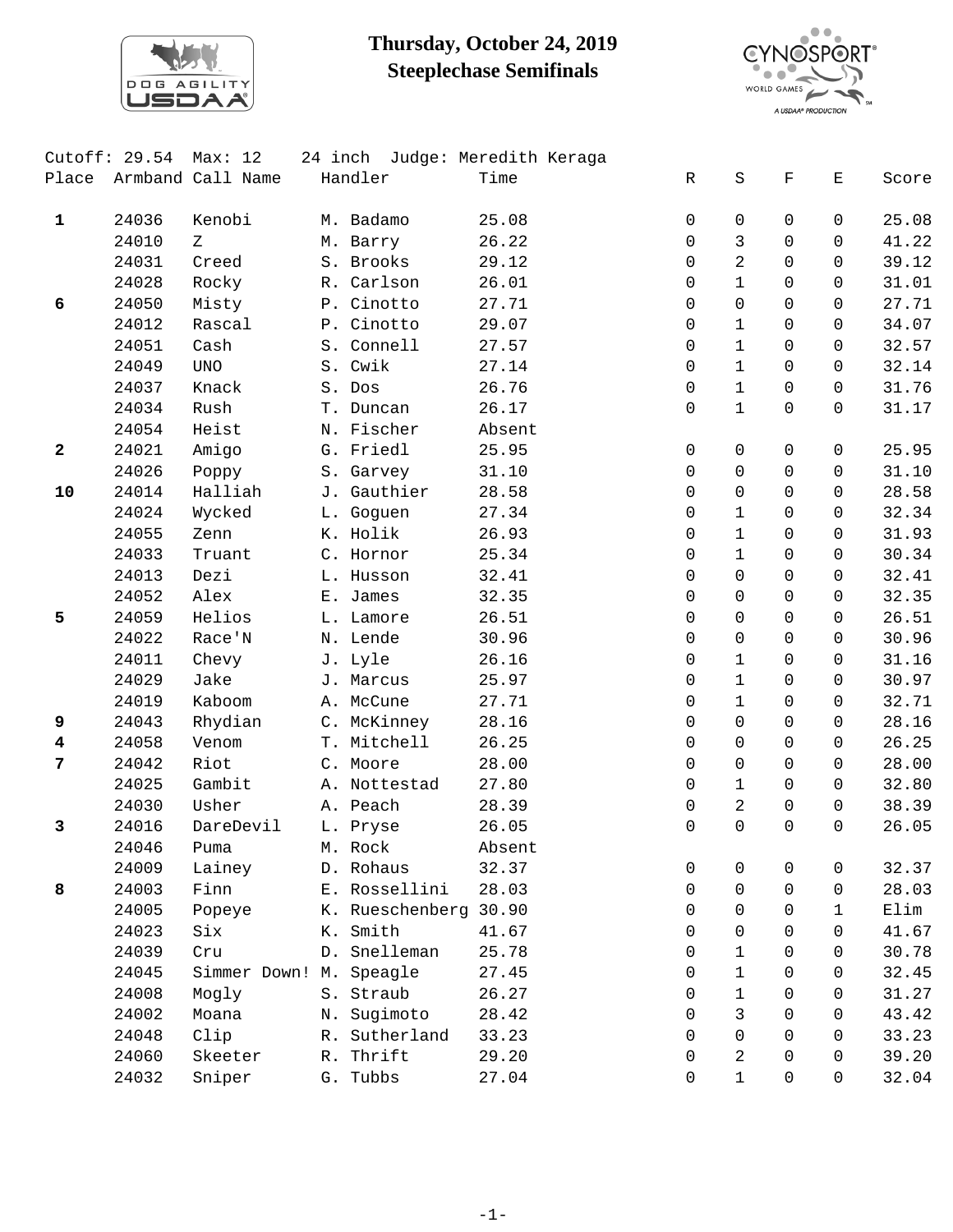|              | Cutoff: 29.05 | Max: 20                |               | 22 inch Judge: Meredith Keraga |                |              |             |              |       |
|--------------|---------------|------------------------|---------------|--------------------------------|----------------|--------------|-------------|--------------|-------|
| Place        |               | Armband Call Name      | Handler       | Time                           | R              | $\rm S$      | $\mathbf F$ | Е            | Score |
|              |               |                        |               |                                |                |              |             |              |       |
|              | 22094         | Flair                  | A. Abbott     | 34.90                          | 0              | $\mathbf 0$  | $\Omega$    | $\mathbf 0$  | 34.90 |
| 19           | 22153         | Chapter                | A. Alfonso    | 27.32                          | $\mathbf 0$    | 0            | $\Omega$    | $\mathbf 0$  | 27.32 |
| 22           | 22088         | Franky                 | B. Baker      | 27.60                          | $\mathbf 0$    | 0            | 0           | $\mathbf 0$  | 27.60 |
|              | 22111         | Zim                    | M. Behrens    | No Time                        | 0              | 0            | 0           | 1            | Elim  |
|              | 22102         | Denali                 | J. Bonsignore | 27.36                          | 0              | $\mathbf{1}$ | 0           | 0            | 32.36 |
|              | 22101         | Bo                     | C. Bowers     | 28.65                          | 0              | $\mathbf{1}$ | 0           | $\mathbf 0$  | 33.65 |
|              | 22036         | Jiffy                  | L. Brigante   | 27.34                          | 0              | $\mathbf{1}$ | 0           | $\mathbf 0$  | 32.34 |
| 18           | 22039         | Striker                | R. Carlson    | 27.27                          | 0              | 0            | $\Omega$    | $\mathbf 0$  | 27.27 |
| 30           | 22033         | Truth                  | A. Carter     | 28.29                          | $\mathbf 0$    | 0            | 0           | 0            | 28.29 |
|              | 22148         | Keg                    | K. Cetrulo    | 28.99                          | 0              | 0            | 0           | $\mathbf{1}$ | Elim  |
|              | 22069         | Ariel Ray              | J. Chen       | 28.81                          | 0              | $\mathbf{1}$ | 0           | 0            | 33.81 |
|              | 22034         | Aero                   | R. Clark      | 32.27                          | $\mathbf 0$    | 0            | 0           | 0            | 32.27 |
|              | 22082         | Amp C                  | L. Cope       | 25.68                          | 0              | $\mathbf{1}$ | 0           | 0            | 30.68 |
|              | 22004         | Angel                  | W. Crawshaw   | 30.71                          | 0              | 0            | 0           | $\Omega$     | 30.71 |
|              | 22054         | Charlie                | W. Crawshaw   | 30.41                          | $\mathbf 0$    | 0            | 0           | $\mathbf 0$  | 30.41 |
|              | 22106         | Torque                 | D. Cresswell  | 33.51                          | $\mathbf 0$    | 0            | 0           | $\mathbf 0$  | 33.51 |
|              | 22115         | Desmond                | D. Davis      | 27.90                          | 0              | $\mathbf{1}$ | 0           | $\Omega$     | 32.90 |
|              | 22029         | Glance                 | S. Dos        | 30.10                          | 0              | $\mathbf{1}$ | 0           | $\Omega$     | 35.10 |
|              | 22065         | Peat                   | S. Duke       | 27.20                          | $\mathbf 0$    | $\mathbf{1}$ | 0           | $\mathbf 0$  | 32.20 |
|              | 22132         | Nebraska               | A. Eifert     | 33.23                          | $\mathbf 0$    | 0            | 0           | 0            | 33.23 |
| 23           | 22028         | Gunner                 | L. Elson      | 27.64                          | 0              | 0            | 0           | 0            | 27.64 |
|              | 22119         | Brio                   | J. Faulkner   | 34.52                          | 0              | 0            | 0           | 0            | 34.52 |
| 24           | 22107         | Ender                  | F. Ferraiuolo | 27.67                          | $\mathbf 0$    | $\Omega$     | $\Omega$    | $\mathbf 0$  | 27.67 |
|              | 22118         | Boogie                 | P. Friauf     | Absent                         |                |              |             |              |       |
| 5            | 22003         | Ruckus                 | J. Gerhard    | 25.80                          | 0              | 0            | 0           | $\mathbf 0$  | 25.80 |
|              | 22014         | Bacon                  | T. Golden     | 30.98                          | 0              | 0            | 0           | $\mathbf 0$  | 30.98 |
|              | 22122         | Smartie                | S. Goodwin    | 27.41                          | 0              | 0            | $\mathbf 0$ | $\mathbf{1}$ | Elim  |
| 3            | 22109         | Rich                   | M. Grant      | 25.54                          | $\mathbf 0$    | 0            | 0           | $\mathsf{O}$ | 25.54 |
| 34           | 22035         | Spiff                  | S. Haigler    | 28.60                          | 0              | 0            | 0           | $\Omega$     | 28.60 |
|              | 22078         | #Winning               | M. Hanson     | 27.93                          | $\mathbf 0$    | $\mathbf{1}$ | 0           | $\mathbf 0$  | 32.93 |
|              | 22058         | Bode                   | J. Harris     | 35.42                          | $\overline{0}$ | $\Omega$     | $\Omega$    | $\mathbf{1}$ | Elim  |
| $\mathbf{1}$ | 22100         | Tempo                  | B. Henning    | 24.95                          | 0              | 0            | 0           | 0            | 24.95 |
| 12           | 22090         | Jagger                 | B. Hill       | 26.56                          | 0              | 0            | 0           | 0            | 26.56 |
| $\mathbf{2}$ | 22129         | Kidd                   | K. Holik      | 25.30                          | $\Omega$       | $\Omega$     | 0           | $\Omega$     | 25.30 |
| 35           | 22147         | Fia                    | C. Holm       | 28.61                          | $\Omega$       | 0            | 0           | $\Omega$     | 28.61 |
|              | 22046         | Ritz                   | N. Houghton   | No Time                        | 0              | 0            | 0           | $\mathbf{1}$ | Elim  |
| 27           | 22077         | Ziggy Marley L. Jacobs |               | 27.96                          | 0              | 0            | 0           | 0            | 27.96 |
| 32           | 22048         | Baru                   | S. Josselyn   | 28.37                          | $\Omega$       | 0            | 0           | $\Omega$     | 28.37 |
|              | 22064         | Swig                   | R. King       | 27.85                          | 0              | $\mathbf{1}$ | 0           | $\Omega$     | 32.85 |
|              | 22127         | Gypsy                  | S. Knill      | 30.42                          | 0              | 0            | 0           | 0            | 30.42 |
| 14           | 22135         | Bodie                  | J. Kronbach   | 26.71                          | 0              | 0            | 0           | 0            | 26.71 |
| 13           | 22056         | Seven                  | R. LaRocque   | 26.60                          | 0              | 0            | 0           | $\Omega$     | 26.60 |
|              | 22131         | Ast'N                  | N. Lende      | 33.76                          | $\Omega$       | $\Omega$     | 0           | $\Omega$     | 33.76 |
| 29           | 22104         | Venture                | N. Levesque   | 28.08                          | 0              | 0            | 0           | 0            | 28.08 |
|              | 22025         | Celebrate              | S. Loos       | 27.90                          | 0              | $\mathbf{1}$ | 0           | $\mathbf 0$  | 32.90 |
|              |               |                        |               |                                |                |              |             |              |       |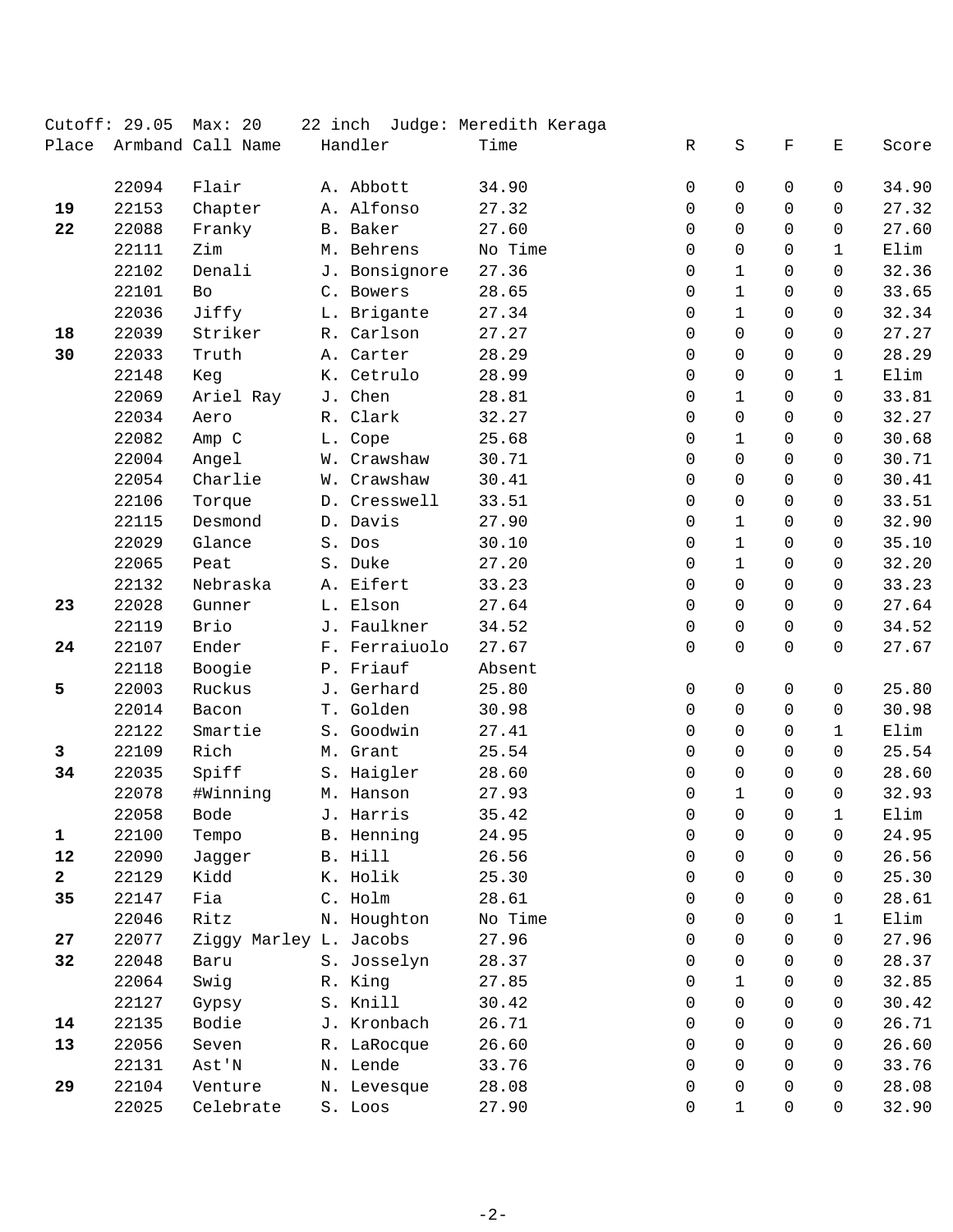| 36 | 22032 | Strider      |    | D. Lukas       | 28.71   | 0                   | 0                   | $\Omega$    | 0              | 28.71 |
|----|-------|--------------|----|----------------|---------|---------------------|---------------------|-------------|----------------|-------|
|    | 22083 | River        |    | D. McCormick   | 32.08   | 0                   | $\mathbf 0$         | $\Omega$    | 0              | 32.08 |
|    | 22063 | Full Tilt    |    | G. Miholics    | No Time | $\mathbf 0$         | 0                   | 0           | $\mathbf{1}$   | Elim  |
|    | 22130 | Banshee      |    | K. Miller      | 29.36   | 0                   | 0                   | 0           | $\mathbf 0$    | 29.36 |
| 8  | 22108 | Bindi Sue    |    | K. Miller      | 26.23   | 0                   | 0                   | 0           | 0              | 26.23 |
| 10 | 22142 | Jolt         |    | T. Millet      | 26.33   | 0                   | 0                   | 0           | $\mathbf 0$    | 26.33 |
|    | 22136 | Faith        |    | J. Moll        | 33.42   | 0                   | $\mathbf{1}$        | 0           | $\mathbf 0$    | 38.42 |
|    | 22059 | Zoey         |    | E. Momiyama    | 35.79   | $\mathbf 0$         | 0                   | 0           | $\mathbf{1}$   | Elim  |
| 7  | 22113 | Kelvin       |    | K. Moureaux    | 26.04   | 0                   | $\mathbf 0$         | $\mathbf 0$ | $\Omega$       | 26.04 |
| 31 | 22070 | Cayman       |    | N. Nance       | 28.32   | 0                   | $\mathbf 0$         | $\Omega$    | $\Omega$       | 28.32 |
| 37 | 22125 | Nitro        |    | G. Nieder      | 28.82   | $\mathbf 0$         | 0                   | 0           | $\mathbf 0$    | 28.82 |
|    | 22015 | Lilu         |    | N. O'Brien     | 31.50   | 0                   | 0                   | 0           | $\mathbf 0$    | 31.50 |
|    | 22002 | Mesa         |    | B. Ortale      | 30.62   | 0                   | 0                   | 0           | 0              | 30.62 |
|    | 22022 | Outspoken    |    | A. Peach       | No Time | 0                   | $\mathbf 0$         | 0           | $\mathbf{1}$   | Elim  |
|    | 22071 | Taken        |    | W. Peluse      | 26.45   | $\mathbf 0$         | $\mathbf{1}$        | 0           | $\mathbf 0$    | 31.45 |
| 16 | 22134 | Reese        |    | C. Ragan       | 27.21   | $\mathbf 0$         | 0                   | 0           | $\mathsf{O}$   | 27.21 |
|    | 22140 | Mystery      |    | A. Reinkemeyer | 25.40   | 0                   | $\mathbf{1}$        | $\Omega$    | $\mathsf{O}$   | 30.40 |
| 26 | 22074 | Norm         |    | D. Rohaus      | 27.68   | $\Omega$            | $\mathbf 0$         | $\Omega$    | 0              | 27.68 |
| 28 | 22044 | Blitz        |    | K. Rohr        | 28.05   | $\mathbf 0$         | 0                   | 0           | $\mathbf 0$    | 28.05 |
|    | 22013 | Ignite       |    | S. Rolek       | 35.29   | 0                   | 0                   | 0           | 0              | 35.29 |
|    | 22030 | Artie Ross   |    | L. Rose        | 32.03   | 0                   | 0                   | 0           | $\mathbf 0$    | 32.03 |
|    | 22079 | Stoked       |    | S. Ross        | 29.30   | 0                   | $\mathbf 0$         | $\mathbf 0$ | 0              | 29.30 |
|    | 22128 | Harley       |    | B. Rutkowski   | 39.31   | $\mathbf 0$         | 0                   | 0           | $\mathbf{1}$   | Elim  |
|    | 22018 | Ping         |    | D. Sanders     | 29.43   | $\mathbf 0$         | 0                   | 0           | $\mathsf{O}$   | 29.43 |
| 9  | 22096 | Bright       |    | R. Sanders     | 26.25   | 0                   | 0                   | 0           | $\mathbf 0$    | 26.25 |
| 17 | 22139 | Moon S       |    | D. Scott       | 27.27   | 0                   | 0                   | 0           | 0              | 27.27 |
| 21 | 22007 | Graphene     |    | P. Simpson     | 27.51   | 0                   | 0                   | 0           | $\mathbf 0$    | 27.51 |
|    | 22020 | <b>Burst</b> |    | T. Smorch      | 24.69   | 0                   | 3                   | 0           | $\mathbf 0$    | 39.69 |
| 6  | 22138 | Jedi So      |    | K. Solberg     | 26.02   | 0                   | 0                   | 0           | 0              | 26.02 |
| 33 | 22086 | Ryker        | D. | Spence         | 28.49   | 0                   | $\mathbf 0$         | 0           | 0              | 28.49 |
| 25 | 22117 | Jedi St      |    | J. Steinbach   | 27.68   | 0                   | $\mathbf 0$         | 0           | $\Omega$       | 27.68 |
|    | 22027 | Unpyo        |    | K. Tanabe      | 30.48   | 0                   | 2                   | $\mathbf 0$ | $\mathbf 0$    | 40.48 |
|    | 22149 | Kaiden       |    | R. Taylor      | 32.50   | 0                   | $\mathbf 0$         | $\Omega$    | $\mathbf 0$    | 32.50 |
| 11 | 22008 | Vim          |    | K. Terrill     | 26.44   | 0                   | 0                   | 0           | 0              | 26.44 |
| 15 | 22024 | Score        |    | R. Thrift      | 26.89   | 0                   | 0                   | 0           | $\Omega$       | 26.89 |
| 20 | 22019 | Tease        |    | S. Vicary      | 27.50   | 0                   | 0                   | 0           | $\overline{0}$ | 27.50 |
|    | 22123 | Wager W      |    | J. Watson      | 29.41   | 0                   | $\mathbf{1}$        | 0           | 0              | 34.41 |
| 4  | 22011 | Fargo        |    | K. Wells       | 25.62   | 0                   | $\Omega$            | 0           | $\Omega$       | 25.62 |
|    | 22141 | Fever        |    | S. Westcott    | 34.90   | $\Omega$            | $\Omega$            | 0           | 1              | Elim  |
|    | 22066 | Bounce       |    | L. Williams    | 34.91   | $\mathsf{O}\xspace$ | 0                   | 0           | $\mathbf{1}$   | Elim  |
|    | 22037 | Nile         |    | J. York        | 29.02   | 0                   | $\mathsf{O}\xspace$ | 0           | 1              | Elim  |

|       |       | Cutoff: 30.39 Max: 12 20 inch Judge: Meredith Keraga |              |        |          |          |          |          |       |
|-------|-------|------------------------------------------------------|--------------|--------|----------|----------|----------|----------|-------|
| Place |       | Armband Call Name                                    | Handler      | Time   | R        | S        | F        | E        | Score |
| 10    | 20057 | Kat                                                  | E. Ampleford | 27.85  | $\Omega$ | $\Omega$ | $\Omega$ | $\Omega$ | 27.85 |
|       | 20006 | Zin                                                  | S. Anderson  | Absent |          |          |          |          |       |
|       | 20068 | EPI                                                  | K. Barton    | 32.71  | $\cap$   | $\Omega$ | 0        | $\Omega$ | 32.71 |
|       | 20077 | Feist                                                | V. Booth     | 35.75  |          |          | $\Omega$ | 0        | 35.75 |
|       |       |                                                      |              |        |          |          |          |          |       |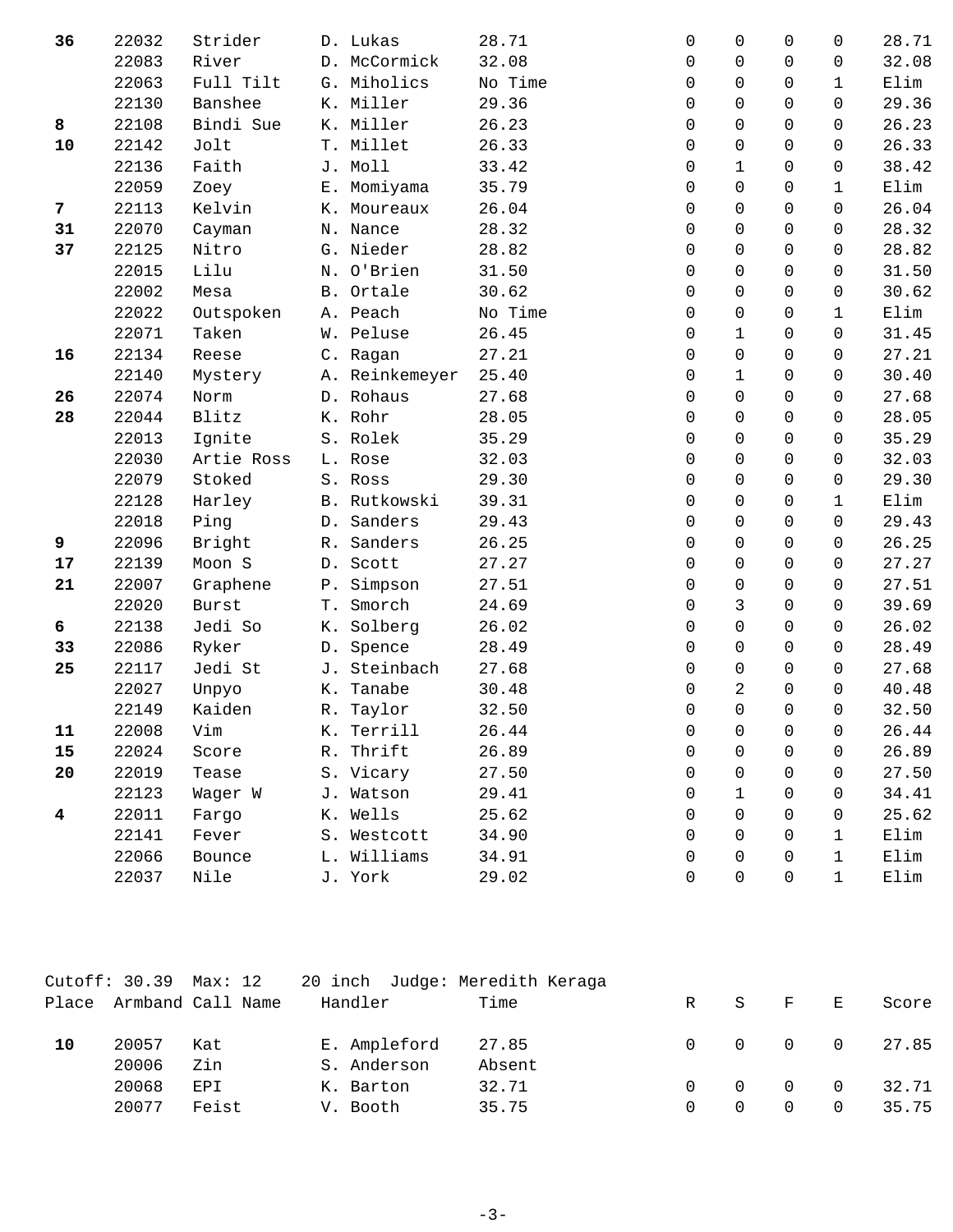|                | 20025 | Gremlin             |    | C. Bridgwood   | 36.98   | 0           | 2              | $\Omega$    | $\Omega$     | 46.98 |
|----------------|-------|---------------------|----|----------------|---------|-------------|----------------|-------------|--------------|-------|
|                | 20033 | Rayn                |    | L. Bussing     | 34.43   | $\mathbf 0$ | $\mathbf 0$    | 0           | $\mathbf{1}$ | Elim  |
| 7              | 20055 | Chica               |    | R. Chilibeck   | 27.57   | $\mathbf 0$ | $\overline{0}$ | $\Omega$    | $\Omega$     | 27.57 |
| 14             | 20018 | P!nk                |    | J. Crank       | 24.95   | 0           | $\mathbf{1}$   | $\Omega$    | $\Omega$     | 29.95 |
| 8              | 20054 | Bendetta            |    | K. Dowis       | 27.63   | $\Omega$    | $\Omega$       | $\Omega$    | $\Omega$     | 27.63 |
| $\mathbf{2}$   | 20058 | Glory               |    | R. Downs       | 26.49   | $\mathbf 0$ | $\Omega$       | $\Omega$    | 0            | 26.49 |
| 11             | 20079 | Mint                |    | S. Duke        | 28.49   | $\mathbf 0$ | $\overline{0}$ | $\mathbf 0$ | 0            | 28.49 |
|                | 20073 | Whit                |    | T. Fulmer      | 30.92   | 0           | 0              | $\Omega$    | 0            | 30.92 |
|                | 20028 | Yuli                |    | L. Greene      | 31.64   | $\mathbf 0$ | $\mathbf 1$    | 0           | $\Omega$     | 36.64 |
|                | 20069 | Sloane Ra C. Holmes |    |                | 26.06   | $\mathbf 0$ | $\overline{2}$ | $\Omega$    | $\Omega$     | 36.06 |
| $\overline{4}$ | 20017 | Joss                |    | L. Johns       | 27.52   | 0           | 0              | $\Omega$    | 0            | 27.52 |
|                | 20024 | Talla               |    | S. Jones       | 31.34   | 0           | $\mathbf 0$    | 0           | 0            | 31.34 |
| 9              | 20076 | Deja Vu             |    | B. Kelly       | 27.79   | 0           | $\Omega$       | $\Omega$    | $\Omega$     | 27.79 |
|                | 20067 | Lyric               |    | K. Kent        | 26.09   | $\mathbf 0$ | $\mathbf 1$    | 0           | 0            | 31.09 |
|                | 20056 | Abby                |    | K. Ketner      | 29.97   | 0           | $\mathbf 0$    | $\Omega$    | $\mathbf{1}$ | Elim  |
| 6              | 20037 | Legion              |    | M. Kopka       | 27.56   | 0           | $\overline{0}$ | $\Omega$    | $\Omega$     | 27.56 |
|                | 20047 | Snips               |    | D. Kurtz       | 25.56   | 0           | $\mathbf 1$    | 0           | 0            | 30.56 |
| 5              | 20046 | Jelly Bel C. Laria  |    |                | 27.53   | 0           | $\Omega$       | $\Omega$    | 0            | 27.53 |
|                | 20052 | Kona                |    | J. Losey       | 44.32   | $\Omega$    | $\mathbf 0$    | $\Omega$    | $\mathbf{1}$ | Elim  |
|                | 20022 | DeWalt              |    | V. Madeiros    | 28.46   | $\mathbf 0$ | $\mathbf 1$    | 0           | 0            | 33.46 |
| 12             | 20040 | Jetter              |    | R. Marquez     | 28.71   | $\mathbf 0$ | 0              | $\Omega$    | 0            | 28.71 |
|                | 20007 | Tally               |    | K. Nielsen     | 27.92   | $\mathbf 0$ | $\mathbf{1}$   | $\Omega$    | 0            | 32.92 |
| 13             | 20031 | Katy                |    | F. Nitta       | 29.63   | 0           | 0              | $\Omega$    | 0            | 29.63 |
|                | 20030 | May-tal             |    | L. Novick      | 31.34   | 0           | $\mathbf 0$    | 0           | 0            | 31.34 |
|                | 20004 | Kindle              |    | K. Schaefer    | No Time | $\Omega$    | $\Omega$       | $\Omega$    | $\mathbf{1}$ | Elim  |
|                | 20071 | Electra             |    | R. Segui       | 29.04   | 0           | 1              | 0           | 0            | 34.04 |
|                | 20013 | Crave               |    | J. Siegel      | 30.41   | 0           | $\mathbf 0$    | $\mathbf 0$ | 0            | 30.41 |
|                | 20075 | Velo                | М. | Speagle        | Absent  |             |                |             |              |       |
| 3              | 20036 | Lagniappe           |    | K. Topham      | 27.24   | 0           | $\mathsf 0$    | 0           | 0            | 27.24 |
|                | 20049 | Kanna               |    | M. Wakabayashi | 35.27   | $\mathbf 0$ | $\mathbf 1$    | $\Omega$    | $\Omega$     | 40.27 |
| 1              | 20074 | Taupe This!         |    | A. Zerm        | 25.57   | $\Omega$    | $\Omega$       | $\Omega$    | $\Omega$     | 25.57 |
|                |       |                     |    |                |         |             |                |             |              |       |

|       | Max: 12         |                   |                                                                                                                                                                                                     |                        |              |             |                |       |
|-------|-----------------|-------------------|-----------------------------------------------------------------------------------------------------------------------------------------------------------------------------------------------------|------------------------|--------------|-------------|----------------|-------|
|       |                 |                   | Time                                                                                                                                                                                                | $\mathbb{R}$           | $\rm S$      | $\mathbf F$ | Ε              | Score |
|       |                 |                   |                                                                                                                                                                                                     |                        |              |             |                |       |
| 16046 | Moose           |                   | 25.76                                                                                                                                                                                               | $\mathbf 0$            | 0            | $\mathbf 0$ | $\Omega$       | 25.76 |
| 16012 | Swindle         |                   | 31.57                                                                                                                                                                                               | $\mathbf 0$            | 0            | $\mathbf 0$ | $\mathbf 0$    | 31.57 |
| 16024 | Motown          |                   | 44.93                                                                                                                                                                                               | $\mathbf 0$            | $\mathbf 0$  | $\mathbf 0$ | 1              | Elim  |
| 16011 | Deacon          |                   | 30.23                                                                                                                                                                                               | $\mathbf 0$            | $\mathbf 0$  | $\mathbf 0$ | $\Omega$       | 30.23 |
| 16037 | Indi            |                   | 33.16                                                                                                                                                                                               | 0                      | $\mathbf 1$  | $\mathbf 0$ | 0              | 38.16 |
| 16039 | Rev             |                   | 28.36                                                                                                                                                                                               | $\mathbf 0$            | $\mathbf{1}$ | $\mathbf 0$ | 0              | 33.36 |
| 16059 | Pawley          |                   | 37.78                                                                                                                                                                                               | 0                      | $\mathbf 1$  | 0           | $\mathbf 0$    | 42.78 |
| 16043 | Brittan         |                   | 38.78                                                                                                                                                                                               | 0                      | $\mathbf 1$  | $\mathbf 0$ | $\mathbf 0$    | 43.78 |
| 16018 | Lucky           |                   | 28.74                                                                                                                                                                                               | $\mathbf 0$            | $\mathbf 0$  | $\mathbf 0$ | $\Omega$       | 28.74 |
| 16023 | Swift           |                   | 26.20                                                                                                                                                                                               | $\mathbf 0$            | 0            | $\Omega$    | $\Omega$       | 26.20 |
| 16028 | Streak          |                   | 32.47                                                                                                                                                                                               | $\mathbf 0$            | $\mathsf 0$  | $\mathbf 0$ | $\overline{0}$ | 32.47 |
| 16031 | Zoey            |                   | 31.28                                                                                                                                                                                               | $\mathbf 0$            | 0            | $\mathbf 0$ | 1              | Elim  |
| 16030 | Polka-Dot       |                   | 30.82                                                                                                                                                                                               | $\mathbf 0$            | 0            | $\mathbf 0$ | $\mathbf{1}$   | Elim  |
| 16008 | Joose           |                   | 27.49                                                                                                                                                                                               | 0                      | $\mathbf 0$  | $\mathbf 0$ | 0              | 27.49 |
|       | Cutoff: $30.05$ | Armband Call Name | 16 inch<br>Handler<br>Y. Amano<br>A. Beasley<br>S. Bekaert<br>E. Blanchard<br>C. Brew<br>M. Brown<br>A. Cook<br>J. Cowger<br>J. Crank<br>J. Crank<br>S. Crank<br>A. Crow<br>E. Evans<br>K. Ferquson | Judge: Meredith Keraga |              |             |                |       |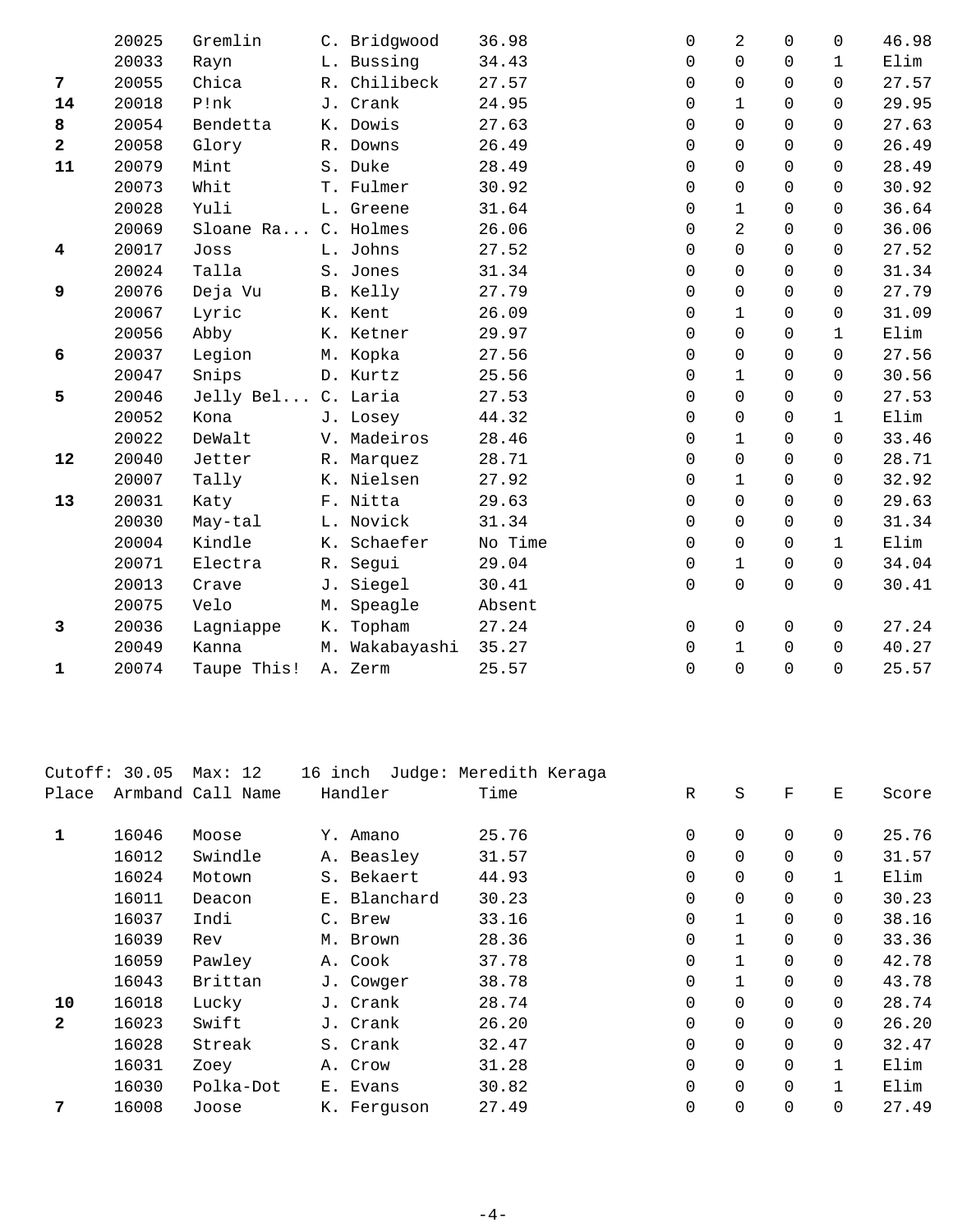|    | 16051 | Della      | D. Jacques       | 34.54  | $\mathbf 0$         | $\overline{0}$ | $\Omega$    | $\mathbf{1}$ | Elim  |
|----|-------|------------|------------------|--------|---------------------|----------------|-------------|--------------|-------|
|    | 16017 | Teddy      | S. Lohrer        | 28.39  | $\mathbf 0$         | $\mathbf 1$    | $\Omega$    | 0            | 33.39 |
| 8  | 16025 | Anthem     | D. Lombard       | 28.16  | $\mathbf 0$         | 0              | $\Omega$    | $\Omega$     | 28.16 |
|    | 16033 | Char-Lee   | M. Maeda         | 30.35  | 0                   | $\overline{0}$ | 0           | 0            | 30.35 |
|    | 16054 | Stripe     | M. Mantell       | Absent |                     |                |             |              |       |
|    | 16022 | Krieger    | J. Massey        | 28.14  | 0                   | $\mathbf 1$    | $\mathbf 0$ | 0            | 33.14 |
| 9  | 16041 | Tempo      | T. McClunq       | 28.34  | $\mathsf{O}\xspace$ | $\mathbf 0$    | 0           | 0            | 28.34 |
|    | 16044 | Andreu     | K. McGuire       | 33.44  | 0                   | 0              | 0           | 0            | 33.44 |
|    | 16049 | Prize      | K. Moureaux      | 25.61  | $\mathbf 0$         | $\mathbf 1$    | $\Omega$    | $\Omega$     | 30.61 |
|    | 16014 | Decker     | R. Newman        | 26.96  | $\mathbf 0$         | $\mathbf 1$    | $\Omega$    | $\Omega$     | 31.96 |
|    | 16050 | Porter     | M. Obidinski     | 30.68  | 0                   | $\mathbf 0$    | 0           | 0            | 30.68 |
|    | 16015 | Spark      | K. Ostiquy       | 36.47  | $\mathbf 0$         | $\mathbf 0$    | 0           | 0            | 36.47 |
|    | 16058 | Flare      | I. Owen          | 49.40  | $\mathbf 0$         | $\mathbf 0$    | $\Omega$    | 0            | 49.40 |
| 6  | 16016 | Journey    | A. Petrochko     | 26.77  | $\mathbf 0$         | $\mathbf 0$    | $\Omega$    | 0            | 26.77 |
|    | 16034 | Fuji       | M. Powers        | 33.46  | 0                   | $\mathbf 0$    | 0           | $\Omega$     | 33.46 |
|    | 16035 | Snafu      | P. Reid          | 31.93  | 0                   | $\mathbf 0$    | 0           | 0            | 31.93 |
| 5  | 16007 | Tempest    | J. Reilly        | 26.51  | 0                   | $\mathbf 0$    | 0           | 0            | 26.51 |
| 4  | 16021 | Brodie     | E. Robinson      | 26.46  | $\mathbf 0$         | $\mathbf 0$    | 0           | $\Omega$     | 26.46 |
|    | 16056 | Jillaroo   | H. Smith         | 35.44  | 0                   | $\mathbf 0$    | 0           | 0            | 35.44 |
|    | 16055 | Luna       | S. Spezia        | Absent |                     |                |             |              |       |
|    | 16032 | Jet        | A. Spitters      | 36.77  | 0                   | 0              | $\mathbf 0$ | 0            | 36.77 |
|    | 16010 | Singa      | A. Tay           | 30.36  | 0                   | $\mathbf 0$    | $\Omega$    | 0            | 30.36 |
| 11 | 16004 | Tuukka     | L. Thibodeau     | 29.50  | 0                   | $\mathbf 0$    | 0           | 0            | 29.50 |
|    | 16003 | Grape      | <b>B.</b> Thomas | 76.47  | $\mathbf 0$         | $\mathbf 0$    | 0           | $\mathbf 1$  | Elim  |
| 12 | 16029 | Colt       | J. Thomas        | 29.78  | 0                   | $\mathbf 0$    | $\Omega$    | $\Omega$     | 29.78 |
| 3  | 16002 | Maddie     | J. Williams      | 26.44  | $\mathbf 0$         | $\Omega$       | $\Omega$    | $\Omega$     | 26.44 |
|    | 16057 | D'Artagnan | E. Zalo          | 30.98  | $\mathsf 0$         | $\mathbf 0$    | $\mathbf 0$ | 0            | 30.98 |
|    |       |            |                  |        |                     |                |             |              |       |

|                | Cutoff: $32.68$ | Max: 8            | 14 inch      | Judge: Meredith Keraga |              |             |             |             |       |
|----------------|-----------------|-------------------|--------------|------------------------|--------------|-------------|-------------|-------------|-------|
| Place          |                 | Armband Call Name | Handler      | Time                   | $\mathbb{R}$ | $\rm S$     | $\mathbf F$ | E           | Score |
| $\overline{2}$ | 14013           | Stripper          | S. Crank     | 28.60                  | 0            | $\mathbf 0$ | $\mathbf 0$ | $\Omega$    | 28.60 |
|                | 14003           | Kodah             | P. Demers    | 38.88                  | $\mathbf 0$  | $\mathbf 1$ | $\mathbf 0$ | $\Omega$    | 43.88 |
| $\mathbf{1}$   | 14025           | Marti             | M. Dougherty | 27.78                  | 0            | $\mathbf 0$ | $\Omega$    | $\Omega$    | 27.78 |
|                | 14014           | <b>Bree</b>       | R. Evers     | 41.92                  | 0            | $\mathbf 0$ | $\mathbf 0$ | $\mathbf 0$ | 41.92 |
| 5              | 14021           | Portia            | L. Galgano   | 30.19                  | $\mathbf 0$  | $\mathbf 0$ | $\Omega$    | $\Omega$    | 30.19 |
|                | 14032           | Seal              | K. Kinnan    | 38.95                  | 0            | 0           | $\mathbf 0$ | 0           | 38.95 |
| 8              | 14031           | Connie            | N. Kishino   | 31.72                  | 0            | 0           | $\Omega$    | $\Omega$    | 31.72 |
| 6              | 14011           | Venture           | J. Lavalley  | 30.24                  | $\mathbf 0$  | $\mathbf 0$ | $\mathbf 0$ | 0           | 30.24 |
| 10             | 14019           | Rukia             | G. Lund      | 32.19                  | $\mathbf 0$  | $\Omega$    | $\Omega$    | $\Omega$    | 32.19 |
|                | 14018           | Riot              | K. Mallory   | 33.64                  | 0            | 0           | $\mathbf 0$ | $\mathbf 0$ | 33.64 |
| 3              | 14009           | Keen              | B. Martin    | 28.88                  | $\mathbf 0$  | $\mathbf 0$ | $\Omega$    | $\Omega$    | 28.88 |
|                | 14022           | Sky               | D. McBride   | 36.30                  | $\mathbf 0$  | $\mathbf 0$ | $\Omega$    | $\Omega$    | 36.30 |
| 7              | 14029           | Friday            | C. McClernon | 31.03                  | 0            | $\mathsf 0$ | $\mathbf 0$ | 0           | 31.03 |
|                | 14030           | Jeter             | K. Morris    | 32.75                  | $\mathbf 0$  | $\mathbf 0$ | $\Omega$    | $\Omega$    | 32.75 |
| 4              | 14015           | Ami               | M. Naito     | 30.03                  | $\mathbf 0$  | $\mathbf 0$ | $\mathbf 0$ | 0           | 30.03 |
|                | 14026           | Buzz              | N. Newman    | 33.29                  | $\mathbf 0$  | 0           | $\Omega$    | $\Omega$    | 33.29 |
| 9              | 14006           | Britain           | B. Pinder    | 31.91                  | 0            | 0           | $\mathbf 0$ | $\mathbf 0$ | 31.91 |
|                | 14016           | Angela            | H. Satou     | 34.92                  | 0            | $\mathbf 0$ | $\Omega$    | $\Omega$    | 34.92 |